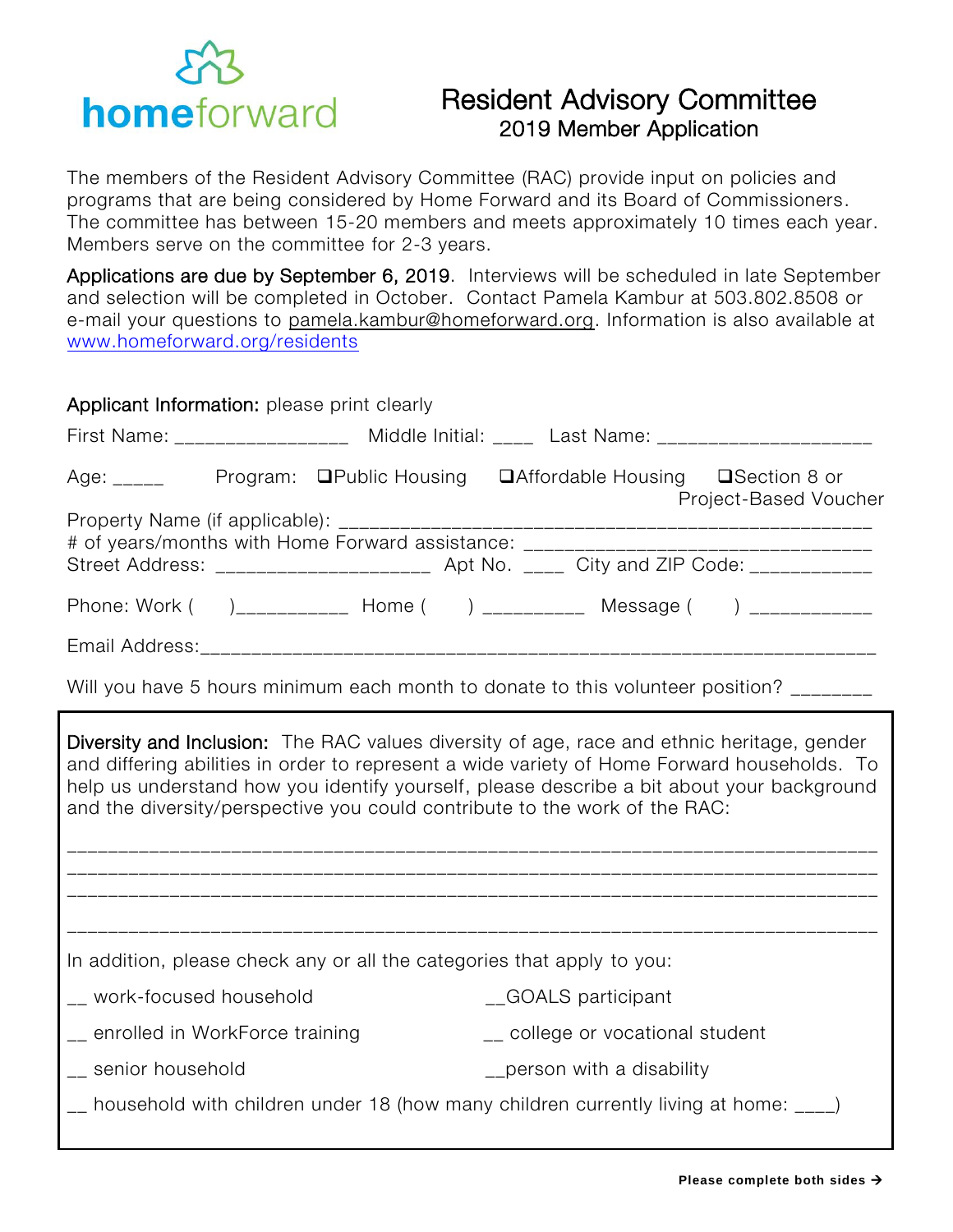| Please provide a brief response to the following questions:<br>1) What do you hope to contribute by serving on the Resident Advisory Committee? |                                                                                              |                |  |  |
|-------------------------------------------------------------------------------------------------------------------------------------------------|----------------------------------------------------------------------------------------------|----------------|--|--|
|                                                                                                                                                 |                                                                                              |                |  |  |
|                                                                                                                                                 |                                                                                              |                |  |  |
|                                                                                                                                                 | 2) What brings you to this point in your life and your desire to serve others?               |                |  |  |
|                                                                                                                                                 | 3) How do you describe teamwork? Please give an example of a positive contribution you       |                |  |  |
|                                                                                                                                                 | have made to a group you worked with or volunteered with in the past.                        |                |  |  |
|                                                                                                                                                 |                                                                                              |                |  |  |
|                                                                                                                                                 |                                                                                              |                |  |  |
|                                                                                                                                                 | Please describe any volunteer experience, including the group, the position, and the year(s) |                |  |  |
|                                                                                                                                                 | of your experience. (Please prioritize activities within the past 5 years)                   |                |  |  |
| Agency/Group                                                                                                                                    | Position                                                                                     | Year(s) Active |  |  |
|                                                                                                                                                 |                                                                                              |                |  |  |
|                                                                                                                                                 |                                                                                              |                |  |  |
|                                                                                                                                                 |                                                                                              |                |  |  |
|                                                                                                                                                 |                                                                                              |                |  |  |

Please complete both sides  $\rightarrow$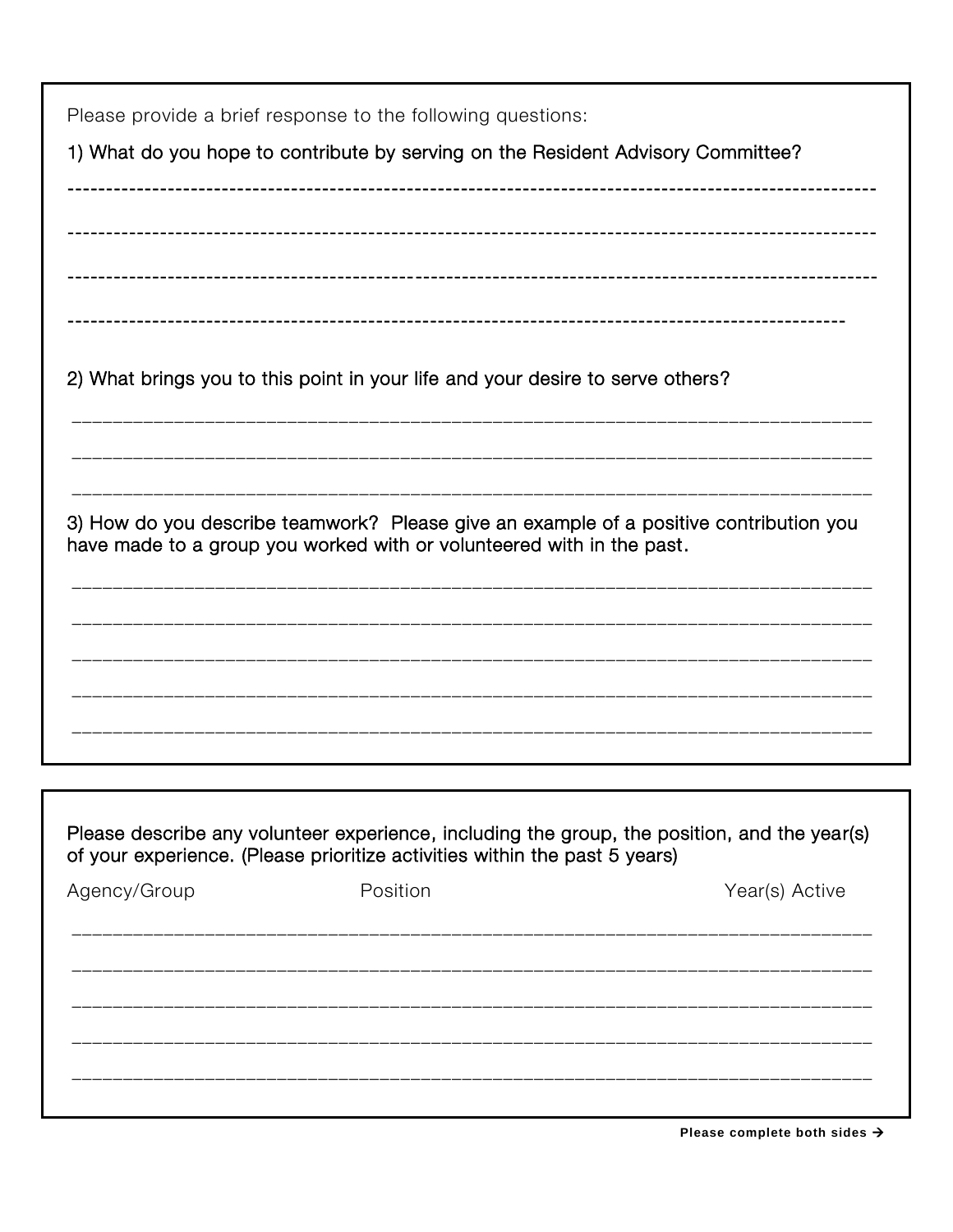Ability to Use the Internet - This position requires an ability to check your email at least twice each week.

| Do you use a computer regularly?<br>Do you have access to the internet in your home, your property, a nearby agency or public<br>library?                                                                                                                        | $\Box$ Yes<br>$\Box$ Yes | $\Box$ No<br><b>EXERCISE</b> | $\Box$ l don't know |  |
|------------------------------------------------------------------------------------------------------------------------------------------------------------------------------------------------------------------------------------------------------------------|--------------------------|------------------------------|---------------------|--|
| Accessibility Information - If you have special needs related to a disability and need special<br>accommodation in order to participate fully in the Resident Advisory Committee, we<br>welcome your application. Please describe any special assistance needed: |                          |                              |                     |  |
| References - Please provide two references (one personal AND one from either a former<br>employer or a Home Forward staff member)                                                                                                                                |                          |                              |                     |  |
|                                                                                                                                                                                                                                                                  |                          |                              |                     |  |
|                                                                                                                                                                                                                                                                  |                          |                              |                     |  |
|                                                                                                                                                                                                                                                                  |                          |                              |                     |  |
| like the RAC to address? What types of ideas do you have for help Home Forward<br>reach our mission?*                                                                                                                                                            |                          |                              |                     |  |
|                                                                                                                                                                                                                                                                  |                          |                              |                     |  |
|                                                                                                                                                                                                                                                                  |                          |                              |                     |  |
|                                                                                                                                                                                                                                                                  |                          |                              |                     |  |
|                                                                                                                                                                                                                                                                  |                          |                              |                     |  |
|                                                                                                                                                                                                                                                                  |                          |                              |                     |  |
|                                                                                                                                                                                                                                                                  |                          |                              |                     |  |
|                                                                                                                                                                                                                                                                  |                          |                              |                     |  |
|                                                                                                                                                                                                                                                                  |                          |                              |                     |  |

\* The mission of Home Forward is to assure that the people of the community are \_sheltered. Home Forward has a special responsibility to those who encounter barriers to housing because of income, disability or special needs.